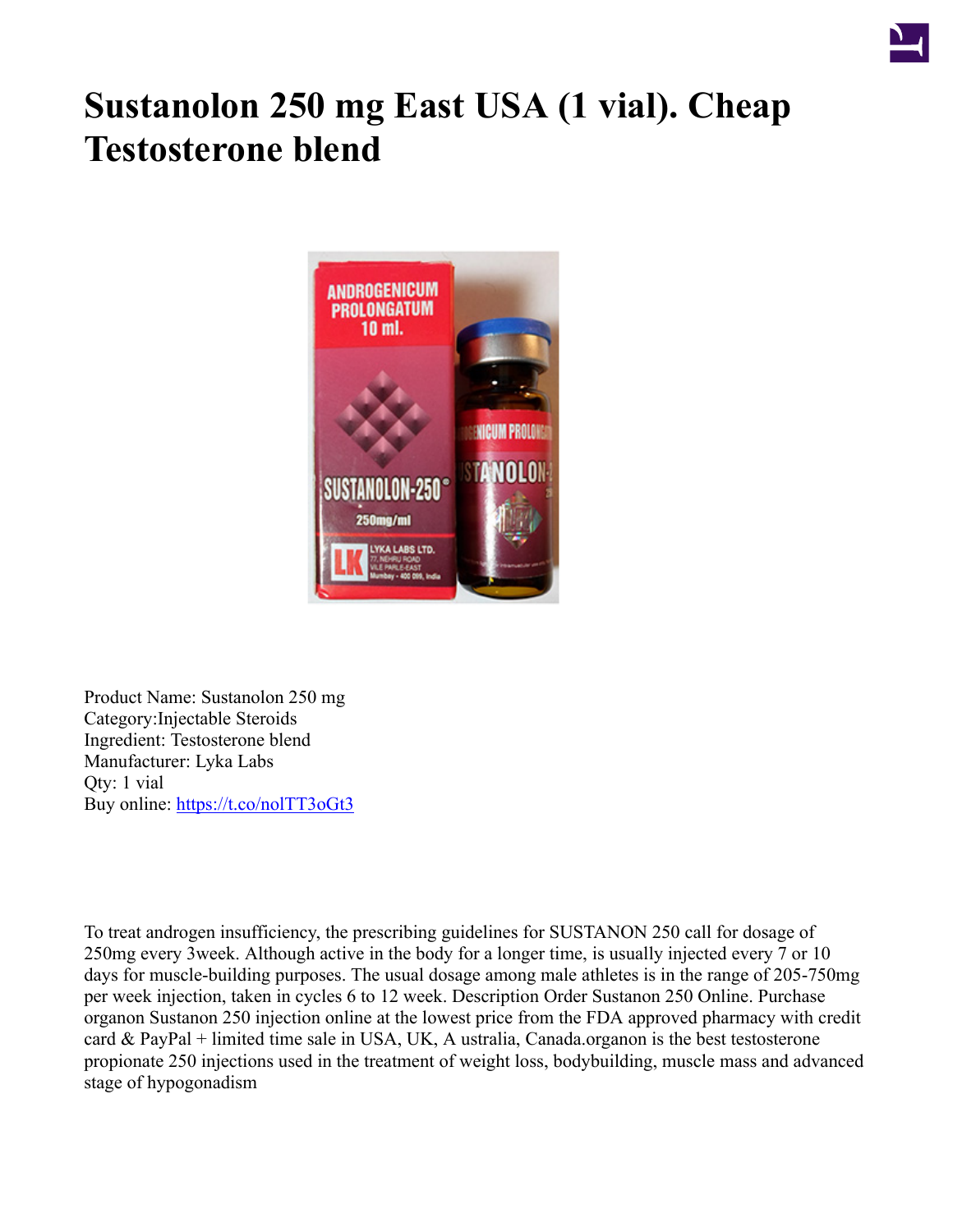

Sustanon 250 is a trade name for an oil-based injectable blend of four esterized testosterone compounds: 30 mg testosterone propionate. 60 mg testosterone phenylpropionate. 60 mg testosterone isocaproate. 100 mg testosterone decanoate. Sustanon 100 was similar, though with three esters. The total concentration of the drug is 250 mg / ml. The medication attracts attention with a solid anabolic rating, and also demonstrates a serious androgenic effect. Therefore, the price of Sustanon remains affordable. He found his application among bodybuilders.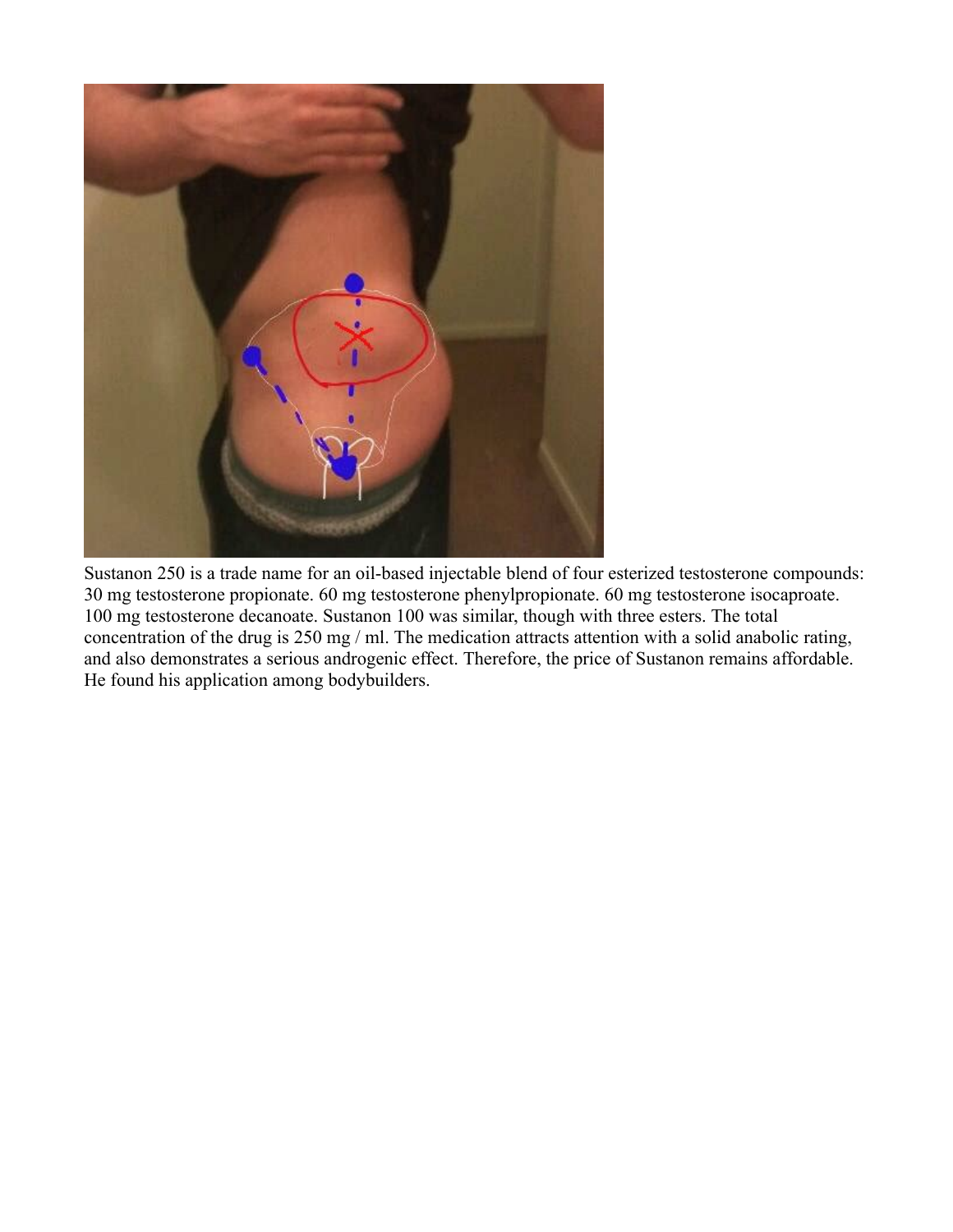

Free shipping on millions of items. Get the best of Shopping and Entertainment with Prime. Enjoy low prices and great deals on the largest selection of everyday essentials and other products, including fashion, home, beauty, electronics, Alexa Devices, sporting goods, toys, automotive, pets, baby, books, video games, musical instruments, office supplies, and more. **[knowing it](https://dochub.com/8sehun-ha/Zxz7E3jVBbY2D46VlWd2G8/cicco-dbol-10-buy-with-crypto-pdf)** 



7 reviews. \$19.99 \$16.96. Fish Aid Ciprofloxacin - 250 mg. 1 review. \$34.99 \$33.96. Fish Aid Ketoconazole - 200mg - 30 Tablets. 2 reviews. \$82.36. Fish Aid Metronidazole - 250mg. Starting dose 300 mg once daily Two 150 mg tablets First-dose reduction 250 mg once daily One 200 mg tablet and one 50 mg tablet Second-dose reduction 200 mg once daily2 One 200 mg tablet 1Only one dose reduction is permitted for pancreatitis. 2If further dose reduction below 200 mg once daily is required, discontinue PIQRAY.